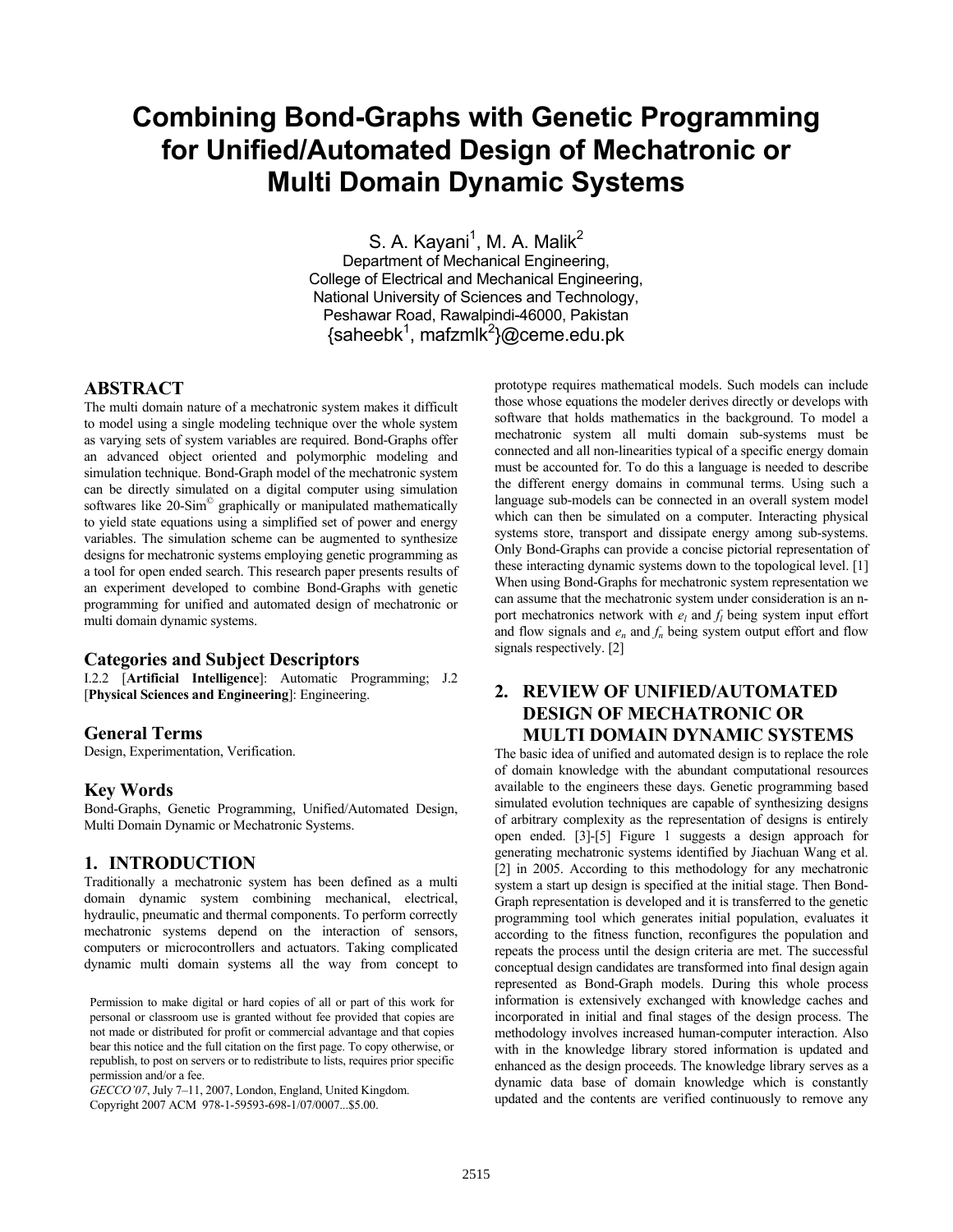errors or omissions through an automated system. The input source to the knowledge library is the set of successful conceptual design candidates which means that only the best of all sorted information is stored for further reference and improvement.



**Figure 1. Automated design methodology for mechatronic or multi domain dynamic systems.** 

# **3. IMPLEMENTATION OF THE METHODOLOGY**

This experiment is based on the methodology for unified/automated design of mechatronic systems identified by Kisung Seo et al. in [6] and Jianjun Hu in [7]. A brief summary of the methodology followed for implementing the automated design scheme is included. a. A Bond-Graph model is specified. b. First population of genetic programming trees is created. c. Each individual is evaluated for fitness using fitness function. d. Genetic programming operations i.e. selection, reproduction, crossover and mutation are performed for each population. e. Physical design is realized if termination condition of genetic programming run is satisfied. f. Otherwise the process is repeated starting from fitness evaluation of each individual. In [6] a two step process is employed for evaluation of Bond-Graph models. First each model is analyzed for causality and then state equations are derived identifying whether the system is linear or not. In the next step the fitness of the model is analyzed using fitness criterion. The experiment was designed to be as simple as possible because the C language code used for implementing the methodology became very complicated and difficult to handle. In all previous implementations of the methodology a UNIX based genetic programming software lil-gp 1.01 [8] has been used. For the first time Genetic Programming Studio 1.0 [9] is employed in this application which is based on lil-gp 1.01 kernel but offers a visual

platform for executing genetic programming code. The code has been written using MS Visual  $C++ 6.0$ . Six different types of code files have to be developed. 1. protoapp.h contains prototypes of functions that app.c includes. 2. appdef.h contains #defines of the application. 3. app.h contains global data and any other function defined by user. 4. app.c contains software specific functions that help in input/output procedures. 5. function.h contains prototypes of functions and terminals of the problem. 6. function.c contains functions and terminals that are used for building the individual. Also files like epgdll.h, epgdll.c, defines.h, types.h, syscon.h and syscon.c are included for creating DLL or dynamic linked library files. These files are software kernel files and are not to be modified. The genetic programming parameters are saved in the problem set file with the extension .EPG. This software also offers a simulation tool which can be used for representing the individuals in LISP format. In case of Bond-Graph based individuals the final design requires simplification and reduction. The code is compiled and the DLL file is generated through MS Visual  $C++ 6.0$ . The problem implemented is an eigen value design problem from [6]. The two target eigen values selected are -1±2*j* represented by cross marks *×* on complex plane and a Bond-Graph model with these eigen values is to be generated.



**Figure 2. Representation of -1±2***j* **on complex plane.** 



#### **Figure 3. The embryo Bond-Graph model with modifiable site at the zero junction highlighted by dashed oval marking.**

An embryo Bond-Graph model is specified with only one modifiable site highlighted by a dashed oval marking called the write head. The resistors are given same impedance values (R1:250, R2:500) as in [6] to achieve comparable results. The embryo is allowed only one modifiable site to keep the design process and programming simple and less complicated to implement and interpret. The fitness function includes two parameters namely raw fitness and normalized fitness. Raw fitness  $Fitness_{Raw}$  is the sum of distances between target eigen values and the nearest solution eigen values after they have been paired. Normalized fitness *Fitness<sub>Norm</sub>* is calculated according to the relation: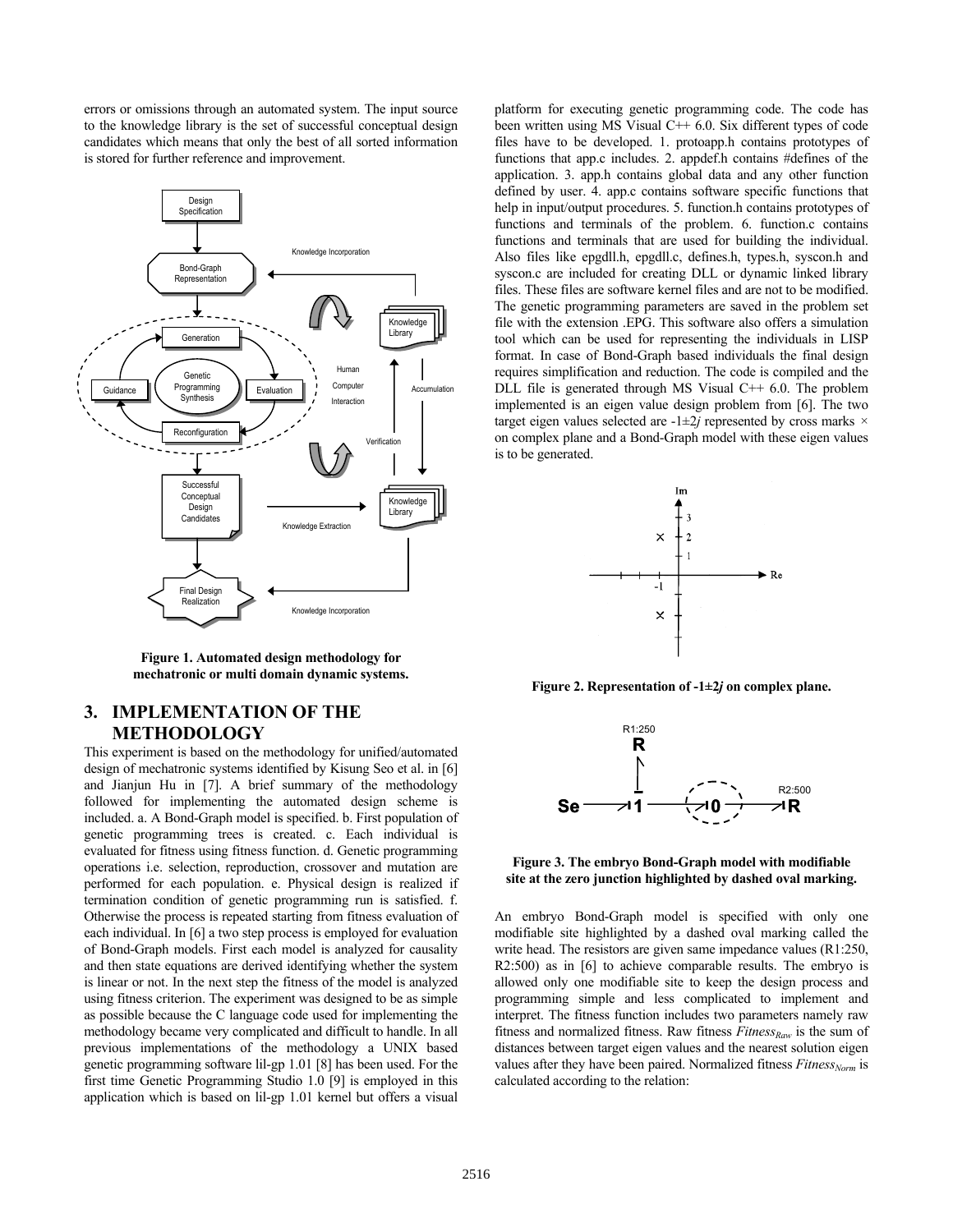$$
Fitness_{Norm} = 0.5 + \frac{1}{1 + Fitness_{Raw}}
$$
 (1)

A list of genetic programming functions and terminals along with their descriptions appears in Table 1. The function f\_add\_R requires an additional parameter value called ephemeral random constant or ERC. An ERC is a special terminal whose value is fixed. When an ERC terminal is generated either during the filling of the initial population or by mutation later in the run, a value is attached to that terminal and is unchanged by subsequent operations. [8]

| <b>Function</b> | <b>Description</b>               |  |
|-----------------|----------------------------------|--|
| f tree          | Generate a tree model            |  |
| f add C         | Add a C element to a junction    |  |
| f add R         | Add a R element to a junction    |  |
| f add I         | Add an I element to a junction   |  |
| f insert J0     | Insert a zero junction in a bond |  |
| f insert J1     | Insert a one junction in a bond  |  |
| replace C       | Replace with C element           |  |
| replace R       | Replace with R element           |  |
| replace I       | Replace with I element           |  |
| f_add_ERC       | Add two ERCs                     |  |
| f del ERC       | Delete two ERCs                  |  |
| end A           | End terminal for add element     |  |
| end I           | End terminal for insert element  |  |
| end R           | End terminal for replace element |  |
| <b>ERC</b>      | Ephemeral Random Constant        |  |
|                 |                                  |  |

**Table 1. Function and terminal descriptions** 

The genetic programming parameters used in the experiment have been included in Table 2. The software was installed and run on a DELL/Pentium-III/1.0GHz and 256MB RAM personal computer with Windows XP/2002/SP-1.

Three different random seeds were used and the experiment was repeated three times with population sizes of 100, 1000 and 2500 with different number of generations. When different Bond-Graph functions can be applied to the same write head this technique is termed as strongly typed genetic programming.

Add functions can only be applied to a junction while insert functions are only applied to a bond. Replace functions change the type of the Bond-Graph element and are node specific. Arithmetic functions of addition and subtraction are carried out by f\_add\_ERC and f del ERC respectively. The developmental or construction procedure for a Bond-Graph model or phenotype is identified by the genetic programming tree or the genotype. Using LISP format of representing genetic programming trees the simulation tool of Genetic Programming Studio 1.0 is used to print long hand versions of such genetic programming trees which need to be simplified for extracting meaningful information. One genetic programming tree represents one individual.

**Table 2. Genetic programming parameters** 

| Number of Generations | 100-500       |
|-----------------------|---------------|
| Population Size       | 100-2500      |
| Initial Population    | Half and Half |
| Sub Populations       | 10            |
| Maximum Nodes         | 300           |
| Initial Depth         | $3-6$         |
| Maximum Depth         | 17            |
| Selection             | Tournament    |
| <b>Size</b>           | 7             |
| Crossover             | 0.9           |
| Mutation              | 01            |



**Figure 4. The final simplified Bond-Graph model.** 

The average distance error *e* between target and solution eigen values is calculated using distance formula for two pairs of numbers  $(x_1, y_1)$  and  $(x_2, y_2)$  given as:

$$
e = [(x_2 - x_1)^2 + (y_2 - y_1)^2]^{1/2}
$$
 (2)

The best solution eigen values compared to target eigen values are included in Table 3 along with average distance error. This table also contains number of R, C, I and junction elements added to the write head. Numerical values of one port elements are also shown. It is to be noted that the eigen values are determined using the A matrix of the Bond-Graph model (when state-space equations are written in matrix form assuming the system is linear) containing state variables contributed by the energy storing C and I elements.

$$
\frac{dy}{dt} = y[A] + u[B] \tag{3}
$$

In above equation *y* is the vector of states, A is an  $n \times n$  square matrix,  $u$  is the array of sources and  $B$  is a matrix of dimensions *n*×*m* where *n* is the number of states and *m* is the number of sources.